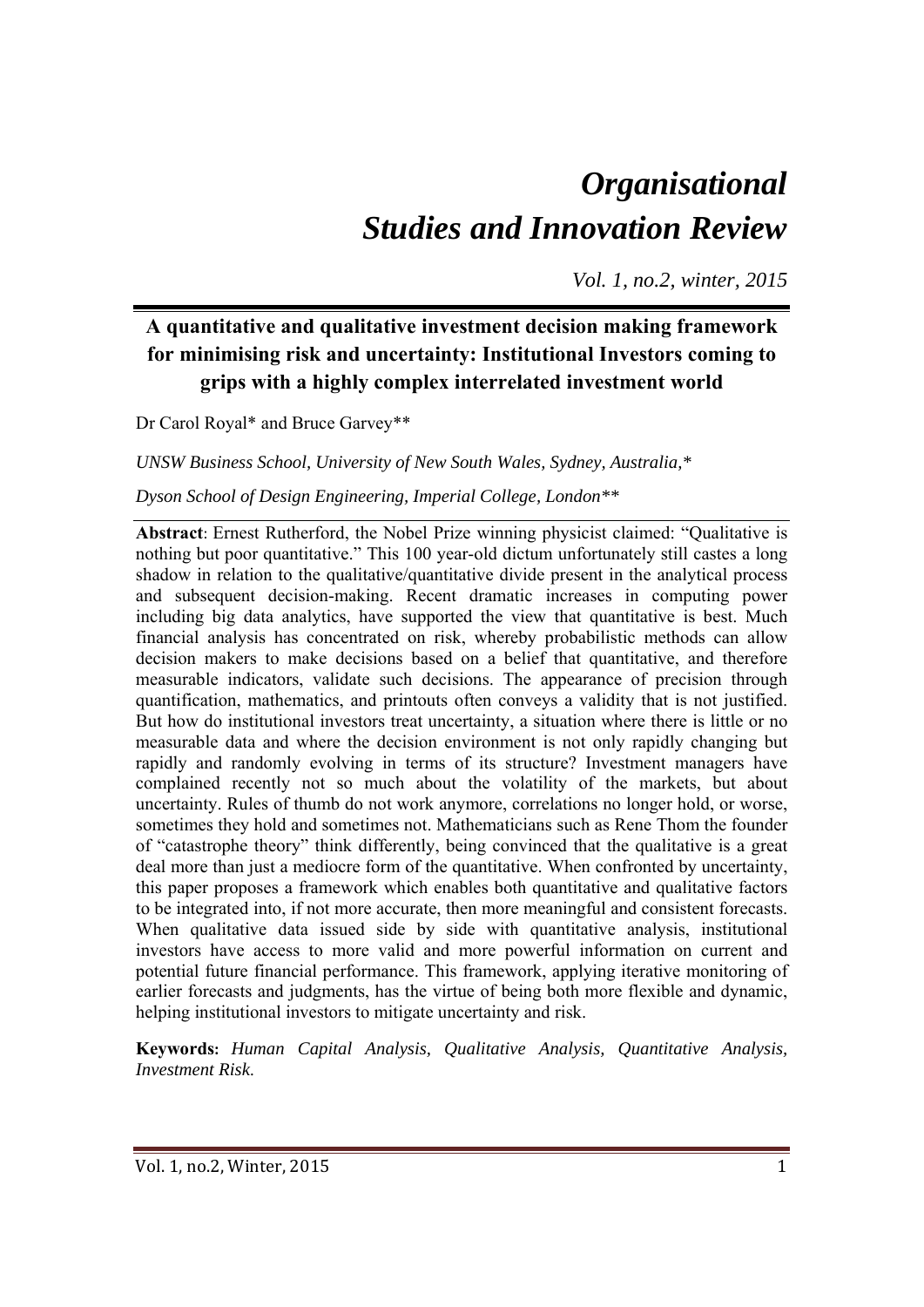#### **Introduction**

This paper begins by an exploration of the current landscape of the qual/quant divide. This is followed by a short clarification of what we mean by quantitative and qualitative methods. Key to any understanding of the issues concerned is to what extent the accuracy of outcomes can be determined. The more complex and uncertain the problem being addressed, the greater difficulty it is to be accurate. Qualitative data can mitigate the inherent risk in such situations by "qualifying" any quantitative outcomes within ranges rather than a precise and possibly erroneous figure. This position is is explore further by a review of potential imbalances between qualitative and quantitative analysis including reference to the financial sector. There follows a series of arguments highlighted the importance of human capital and its relevance to investment risk - especially under conditions of epistemic uncertainty and complexity and high levels of connectivity.

#### **Literature Review**

#### **The Quantitative/Qualitative Divide – the current landscape**

After recent corporate collapses, corporate stakeholders and investors have focused more on the human element as a key indicator of risk and of potential future value in firms. This requires financial market professionals to interpret the ambiguity inherent in early warning signs of risk and uncertainty, implying a move away from "lag" to "lead" indicators of a firm's financial performance. Some human capital analytical models used in this regard have been adapted from the discipline of accounting. These have included attempts to value people as assets; creating an index of 'good' management practices and relating these to business results; statistics about the composition of the workforce and measures of the productivity and output of people . However, these models do not interpret the more complex process of managing the uncertainty and ambiguity of human capital in ways that can be readily understood by investors or the corporate leaders. As such, investors and indeed the corporate stakeholders today lack a coherent way to assess whether the configuration of human capital within a firm is internally consistent and provides a context for a firm to deliver its stated strategy.

Initiatives such as the United Nations Principles for Responsible Investment in 2010 (PRI) provide a context for investment markets to broaden equities research to incorporate more ambiguous themes including analysis of good governance principles and strong environmental management. However, while attempting to capitalise on this emerging mandate most fund managers and corporate leaders fall into the trap of measuring what they can measure, such as data on health and occupational safety incidents, staff turnover and headcount, rather than analysing what they should measure. While the Environmental, Social and Governance (ESG) principles of UN PRI incorporate the role of boards and directors' duties, corporate accountability and disclosure, risk management, corporate responsibility and 'doing the right thing' as well as major trends in financial accounting; there is insufficient detail in these themes to sufficiently interpret key elements of ambiguity and uncertainty in relation to human capital related risks within organisations.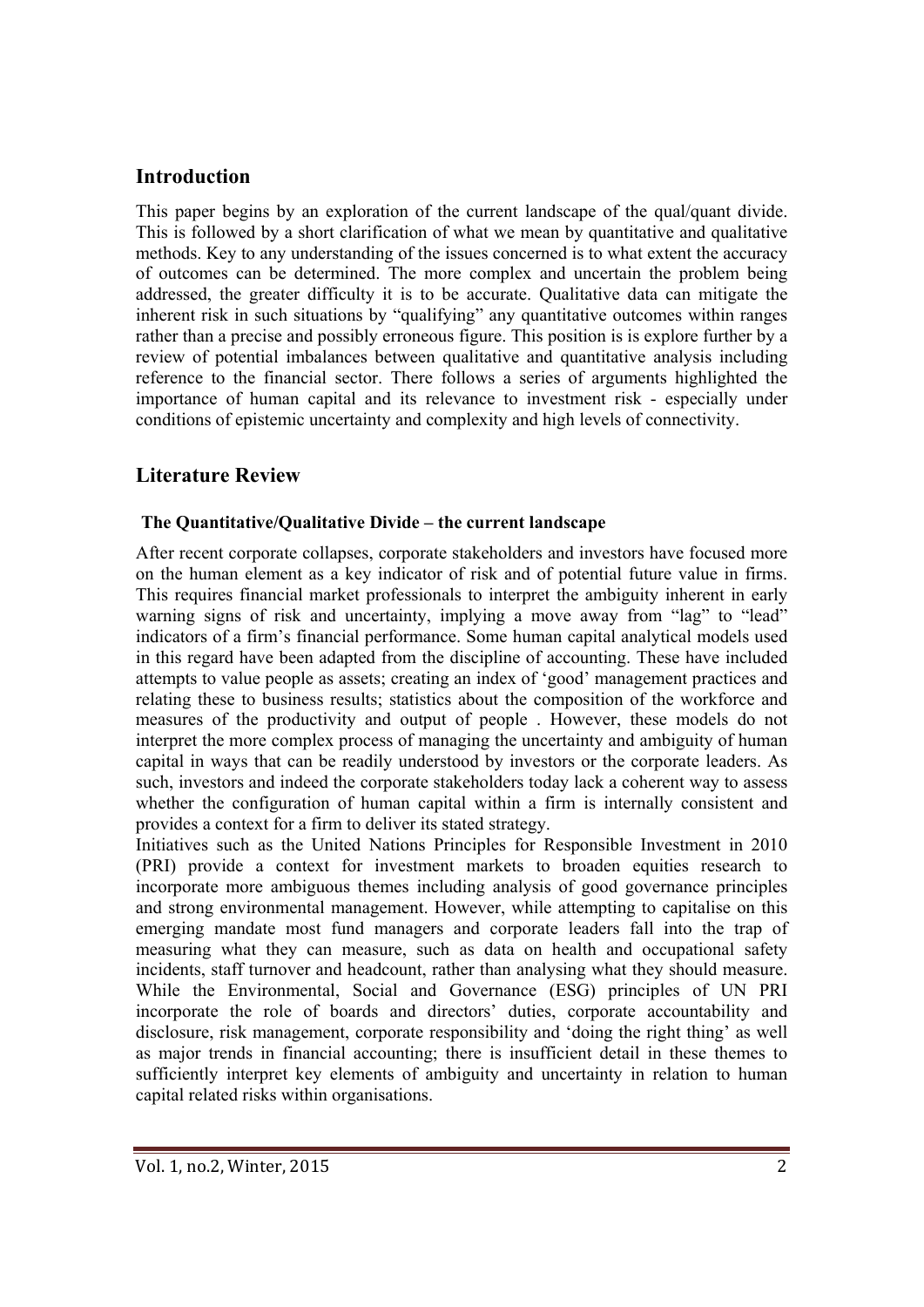Traditionally, risk management within financial institutions such as insurers has evolved around risk identification, quantification, management, monitoring, and review. This process has then led to a situation where managers identifying and quantifying risks themselves. However, this process fails to readily identify the dynamism of human capital risks, most of which can exist simultaneously in the "known", "unknown" and "unknowable" states. A more robust process is to identify the drivers of risk in an institution, and then to develop an appreciation of how these drivers influence the various risks that may arise.

The overly simplistic models that accompanied did not incorporate human capital realities and failed to incorporate underlying systemic uncertainties and ambiguities. As noted by Ganegoda and Evans (2013**),** investing in knowledge cannot reduce system level ambiguity. Financial markets include human interactions, which are characterised by ambiguity and can be subjected to misinterpretations as seen in the fallible system of credit rating of asset-backed securities (ABS). Ganegoda and Evans (2013), observed that the ratings were been based on a set of assumptions based on the probability of default, similar to a bond rating scale, even though the loss distribution of the two are significantly different and the notation systems failed to distinguish the much higher level of ambiguity inherent in the ABS ratings. Similarly, Li's Gaussian cupola formula (2000) for minimising financial risk of mortgage default was criticised by Nassim Nicholas Taleb (2007): "People got very excited about the Gaussian Copula because of its mathematical elegance, but the thing never worked…co-association between securities is not measurable using correlation." . David Li, the author of the model, had no pretensions regarding its infallibility: "The most dangerous part is when people believe everything coming out of it". Additionally, the widely used Black-Sholes-Merton (BSM) pricing model, while successful for a relatively stable environment, had not factored in the potential for crises in human behaviour under conditions of unpredictability. The model was helpful for markets to interpret elements of risk and uncertainty but not ambiguity. Nonetheless, when a critical mass of financial market players use specific models, it is possible that this high level of social commitment can "elevate a model to a paradigm without appropriate acknowledgement of underlying theoretical justifications If such ambiguities are not explicitly treated, consequences can be disastrous".

In investment markets where "quant analysts" use normal distribution models to minimise uncertainty and risk, but not ambiguity, it is not surprising that some institutional investors can become disconnected from the complex reality which the figures are supposed to represent, needing regulatory remediation. However, the risk matrix described by Ganegoda and Evans (2013) distinguishes between risk and uncertainty. Risk applies to situations where one possesses knowledge about the possible set of future outcomes and their underlying probability distributions. Uncertainty applies to situations where knowledge exists about the possible set of future outcomes, but knowledge does not exist about their precise underlying probability distribution. This is consistent with Oberkampf et.al who distinguish between aleatory uncertainty and inherent variation in a system, where outcomes follow a known probability distribution and more knowledge does not change the distribution; as distinct from epistemic uncertainty derived from a level of ignorance of the system, which can be reduced with more knowledge. Ganegoda and Evans (2013) observe that one approach to modelling this kind of episodic uncertainty is to invest in knowledge. However, there are barriers to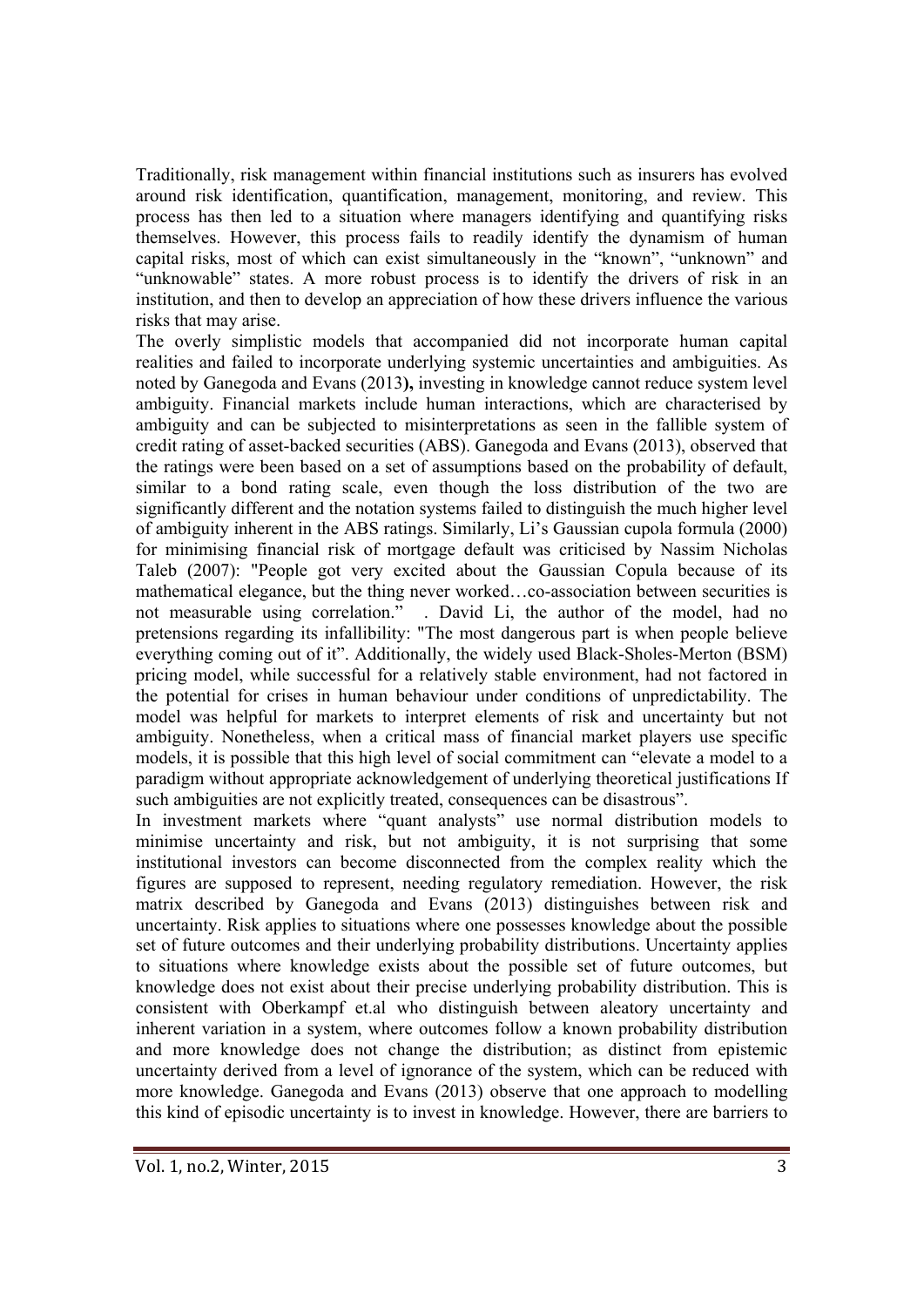acquiring knowledge on these aspects of corporate performance: time horizon concerns, significant expense of obtaining and interpreting data, conflicts of interest, and competitive interests preventing collaboration within a sector. Even so, there is also a cost to not investing in this knowledge.

#### **The importance of knowledge and human capital**

Conception of value is immensely different in a knowledge economy in comparison to traditional economies. In the knowledge economy, employees are no longer regarded as labour but as capital (Drucker, 2002). Knowledge-based companies originate profits from the commercialization of the knowledge created by their employees. Bassi et. al. (2001) defines knowledge as "the accumulated insights and understanding, both explicit and implicit, that the employees of a firm use to accomplish their assignments every day". He sees knowledge as the thoughtfulness and attention people bring to doing their job in pursuit of the firm's goals. Often, these new workers are labelled 'knowledge workers' and they are highly skilled, qualified, trained, and experienced. In essence, they are workers who deal with a high degree of complexity and uncertainty that requires a high degree of judgment (Dunphy, 2000).

The stock of competencies, knowledge, social and personality attributes, including creativity, embodied in the ability to perform work to produce economic value is generally termed as human capital. Royal and O'Donnell (2005) defines Human Capital as human resource management systems (HRMS) which consider overtime, the complexity of internal and external interdependencies of the organization. Human Resource Management (HRM, or simply HR) is the management of an organization's workforce. It is responsible for the attraction, selection, training, assessment, and rewarding of employees, while also overseeing organizational leadership and culture, and ensuring compliance with employment and labour laws. Human capital analysis links human resource management systems to the future performance of the firm (Royal & O'Donnell, 2003). However, efficient and effective management of "human capital" and analysis have progressed to an increasingly imperative and complex process. However, for sustainable competitive advantage, all HR functions need to be in synchronisation with each other as well as with the firm's broader strategic infrastructure.

#### **Methodology**

As part of an on-going research project in the use of human capital analysis by fund managers, selected fund managers were presented with detailed human capital analyses of listed stocks, incorporating publicly available information on the human capital systems used within selected firms. The research methodology utilised discussions, structured and semi-structured interviews with the regulator, as well as nine major Australian insurers and the Risk Management Research Committee of the Institute of Actuaries of Australia. The discussions first centred with the regulator on aspects of human capital risk systems in the industry and then with the selected sample of Australian insurance institutions, on their current knowledge on human capital.

#### **Results**

**Knowledge and human capital link to investment and insurance risk?**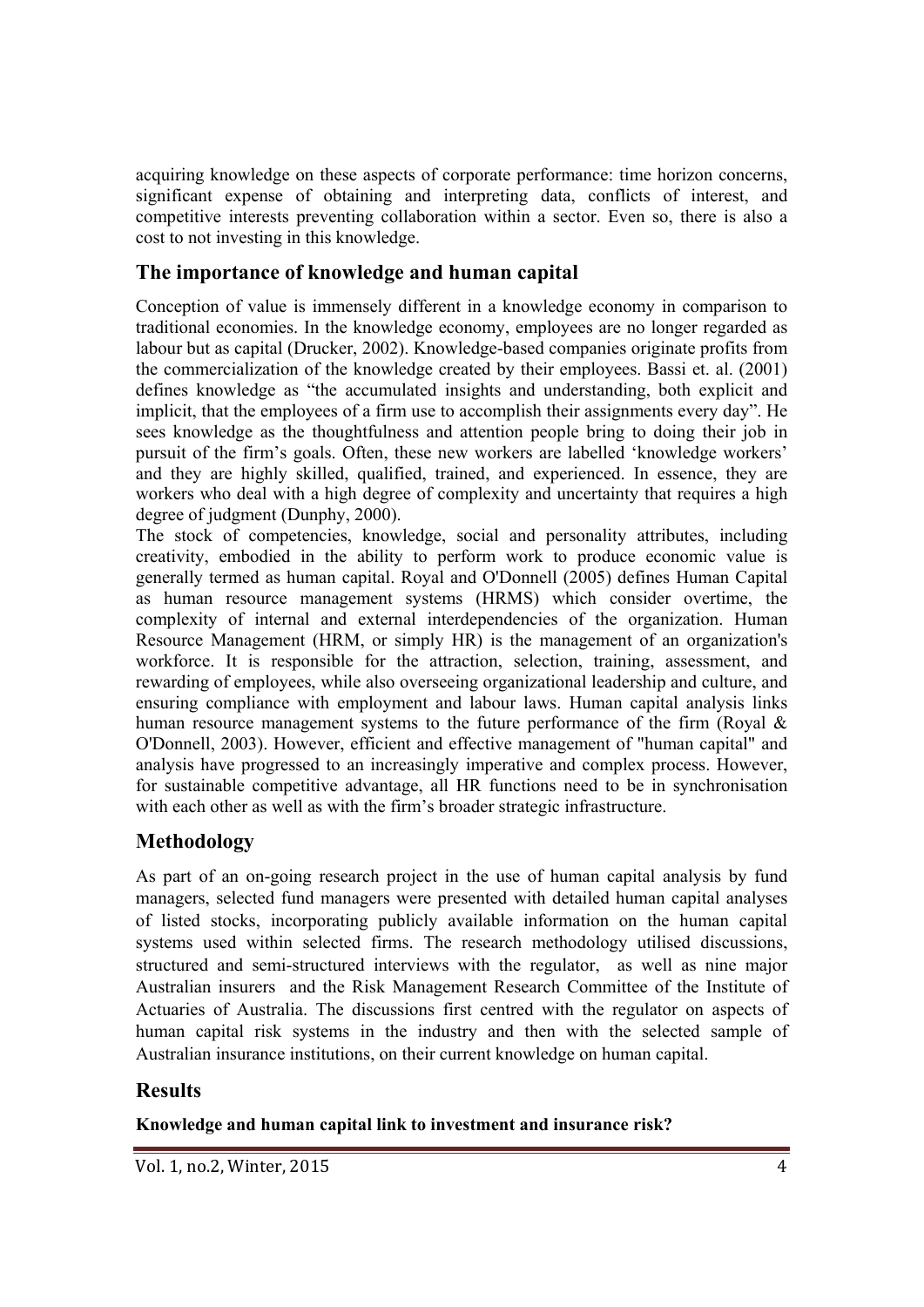Knowledge is key to mitigating and reacting to risk in "known", "unknown" and "unknowable" states. Both investment professionals and financial organisations such as Insurers face common external human capital risks in the focus they have on productised thinking they encompass on their core offerings to clients. Additionally, both groups from an organisational operational perspective face internal human capital risks. Although regulators defined the minimum standards on mitigation of such risks through prudential standards and mandatory compliance regulations to ensure the wellbeing of Australia's financial markets supported by confident and informed investors and consumers, it is clear that these guidelines are widely misunderstood by industry. Industry neither focused on specifically nor espoused to analyse human capital data. To make matters worse industry accepted that inconsistency existed across industry between the rhetoric espoused at the top levels of the organisation opposed to the reality of what was practiced within organisations, in regards to human capital risk and risks in general. Although some blame the regulator for lacking definitive guidance and creating confusion, others acknowledge that industry is unaware of or is unprepared to tackle human capital risk despite industries and organisations' genuine efforts to reduce risks and human capital risk exposures. Industry furthermore believed that intangible people management aspect of risk was the main cause of scandals, and that human capital is a lead indicator or predictor of these kinds of situations.

#### **Conclusion**

Whilst it is all too apparent that we live in a highly complex world, complexity alone is not the sole reason why decision making is so difficult. It is when complexity is compounded by connectivity, or rather extreme connectivity. It is this tangled interconnectivity, (exacerbated by the ever morphing phenomenon of globalisation as well as micro-technical complexity), that renders not only our understanding of the contemporary environment so difficult to comprehend but makes our ability to forecast accurately so problematical – a typical "wicked problem" as expounded by Rittel and Weber (1973).

If the starting point for making our assumptions is so complex and tangled, as they include the impact of numerous unintended outcomes from previous actions, how can we realistically assume with any level of probability that our predictions, whether short, medium or long, will not be equally flawed? This is the reality we have to work with.

In the end, institutional investors have to accept reality and realise that in order to avoid the inevitable, often unpleasant, let alone unknown, surprises, and the "anomie" associated with such outcomes, it has to be more readily amenable to Vanston's dictum that "precision and the future are incompatible terms". Stratagems (but not necessarily solutions) do exist to address such low levels of predictability and include:

1. Avoiding the illusion of control: this is psychologically disturbing to many decision makers - we don't like uncertainty and not being in control and we seek refuge too often in processes which promise the illusion of certainty.

2. Acknowledging uncertainty: can always make a prediction, whether judgmentally or by using a statistical/mathematical model. Once such a forecast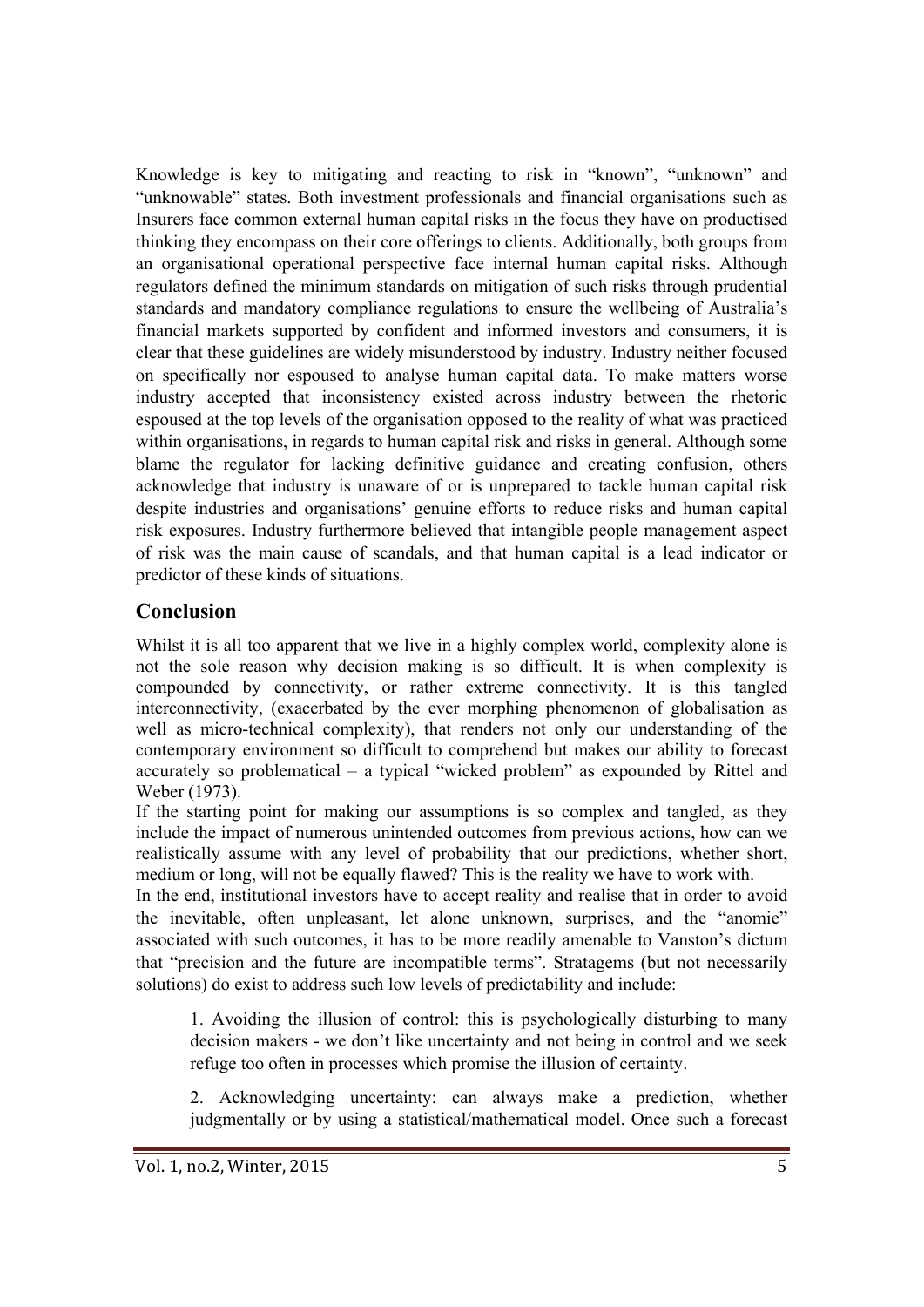exists, a greater challenge is to assess its accuracy, or the level of uncertainty. However, as posited long ago by Frank Knight, most of the emphasis in predicting social science events has been on forecasting, rather than assessing uncertainty realistically.

3. Implementing Protective strategies and Being prepared: contingency planning, emergency response, risk management processes. We can but mitigate.

4. Adopting Proactive strategies: via building in redundancy into the strategy (i.e. a little fat can be good for you). Unfortunately institutional investors do not like this – they want forecasts to reflect reality – an impossible ask.

5. Diversifying options to take into account forecast errors. In effect sets of scenarios built with qualitative and quantitative inputs.

### **Bibliography**

Andriessen, D. (2004). *Making Sense of Intellectual Capital*. Elsevier Butterworth-Heinemann.

Bassi, L.J., Lev, B., Low, J., McMurrer, D. P., &Sissfield, G. A (2001). Measuring Corporate Investments in Human Capital. In *The New Relationship: Human Capital in the American Corporation*, M. M. Blair & T. A. Kochan, eds., Brookings Institute, New York, pp. 334-382.

Bowman, C. &Raspin P (2010). *Strategy in Uncertain Environments*. Thought piece paper published by Stratevolve 2010.

Cass Business School, (2003). *Unlocking the Hidden Wealth of Organisations*. Research report by Cass Business School, City University. December 2003.

Ceeney, N. (2010). The National Archives – Challenges and opportunities going forward for information and knowledge management across government at "The Future of Evidence" February 2010: Foresight HorizonScanning Centre – Government Office for Science.

Drucker, P. (2002). Managing in the Next Society. Butterworth - Heinemann, Oxford, pp321.

Dunphy, D. and Benveviste, J ( 2000). *Sustainability: Corporate Challenge of the 21st CenturyPaperbook*. November 1, 2000, Allen and Unwin, Australia.

Ganegoda, A. and Evans, J., (2013). A Framework to manage the measurable, mmeasurable and the unidentifiable financial risk. *Australian Journal of Management*, Vol 39(1), pp.5-34

Gleick, J. (1998). *Chaos*. Published by William Heinemann Ltd 1988.

Lev, B. (2000). New *Accounting for the New Economy*. May 2000

Li, D. X. (2000).On Default Correlation: A Copula Function Approach. *Journal of Fixed Income*, 9 (4), pp. 43–54. doi:10.3905/jfi.2000.319253.

Makridakis, S. (1981,1982). If we cannot forecast how can we plan? 1981, and "A chronology of the last six recessions" 1982.